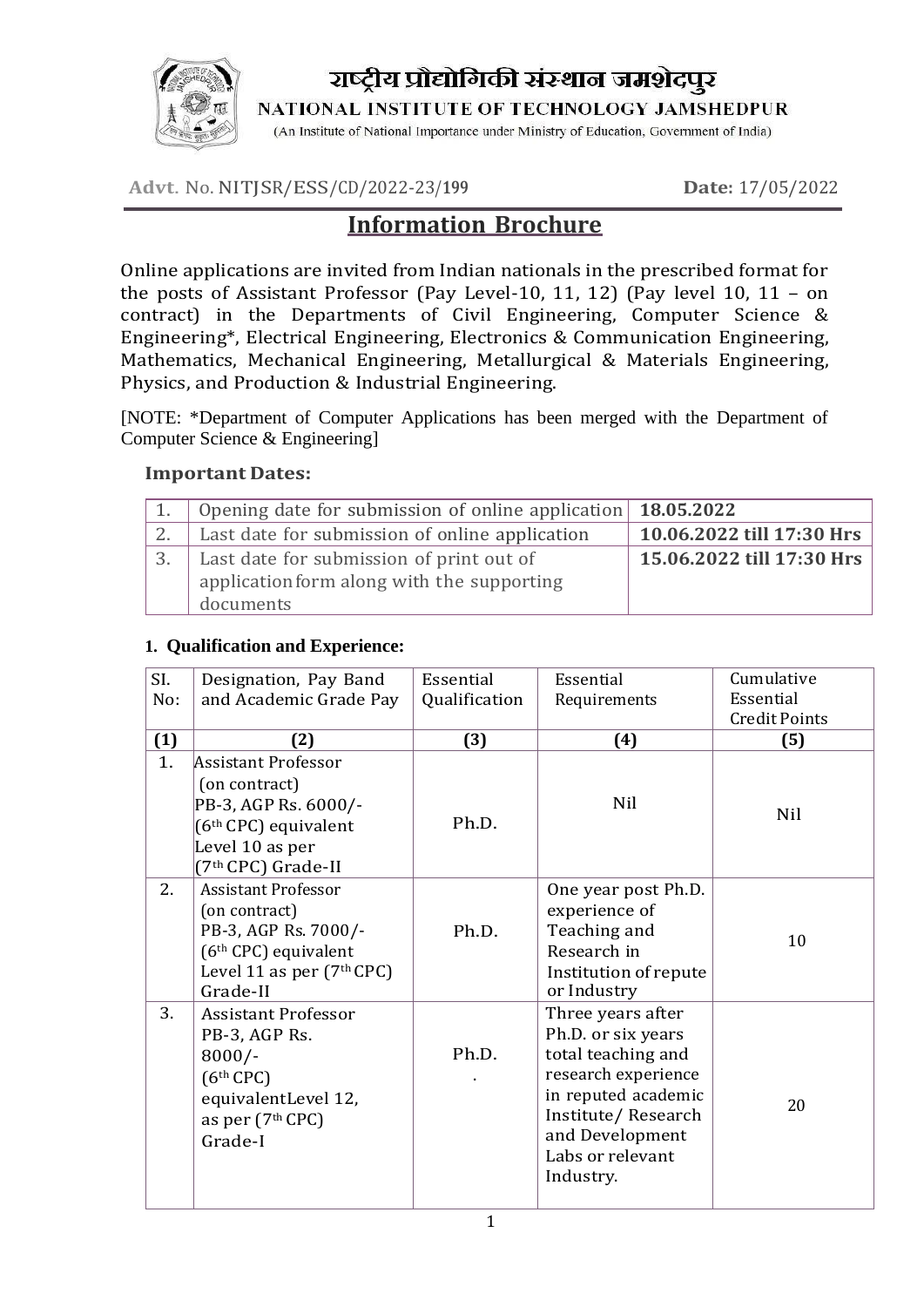#### **2. Number of Vacant Posts (Including Backlog):**

| <b>Name of the Post</b>                                                                | <b>OBC</b><br>(NCL) | <b>SC</b> | <b>ST</b> | <b>EWS</b> | <b>UR</b> | <b>PWD</b><br>[Horizontal<br><b>Reservation</b> | <b>Total</b> |
|----------------------------------------------------------------------------------------|---------------------|-----------|-----------|------------|-----------|-------------------------------------------------|--------------|
| Assistant Professor<br>(Pay Level -10, 11,12)<br>(Pay Level $-10$ , 11 on<br>contract) | 24                  | 12        | 09        | 02         | 20        | As per rules                                    | 67           |

For detailed information regarding Pay, Qualification, Essential requirements, Credit Points etc. please visit Institute website **www.nitisr.ac.in**. Interested and eligible candidates may apply on the prescribed online application form available on the Institute website [www.nitjsr.ac.in.](http://www.nitjsr.ac.in./)

The candidates are advised to download the duly filled application form from the Institute website. The duly completed application form, along with self-attested supporting documents, such as the self-attested copies of relevant testimonials, certificates, enclosures etc. must be sent by *speed/registered post only* so as to reach to **The Registrar, NIT Jamshedpur, Adityapur, Jamshedpur- 831014, India by 15th June 2022** failing which their candidature will not be considered. Applicants, who are in employment of Government/Govt.Undertaking/ Autonomous Body, must send their application through proper channel. Reservation policy for appointments in the institutions of national importance as per Government of India norms will be applicable. Mere fulfillments of minimum qualifications do not ensure the call for interview. If the number of candidates is more against a post, then short listing criteria to restrict the number to be called for interview will be displayed on the Institute website. The institute reserves its right to cancel the recruitment procedure to any post or all posts without any prior notice and without assigning any reason thereof. The institute will not be responsible for any postal loss or delay.

The envelope containing the application be super-scribed as "Application for the Post of…............................ in the Department of.............................................................."

- NOTE I: This being an advertisement governed by the Flexible Recruitment Rules for NITs & IIEST Shibpur. Relevant instructions issued from MoE / BOG till the date of Interviews will be applicable on this advertisement.
- NOTE II: Number of vacancies may change without any notification.
- NOTE III: For the Academic Departments which are not having any vacancy / advertised specialization, movement in Higher Academic Level / Academic Grade Pay of Cadre may be carried out as per specified selection process but will be restricted only to Serving Faculty Members of the respective Departments of the Institute as per Note 1(5) of Schedule 'E' of Statutes 23(5)(a) of the First Statutes of the National Institute of Technology (Amendment) Statutes, 2017.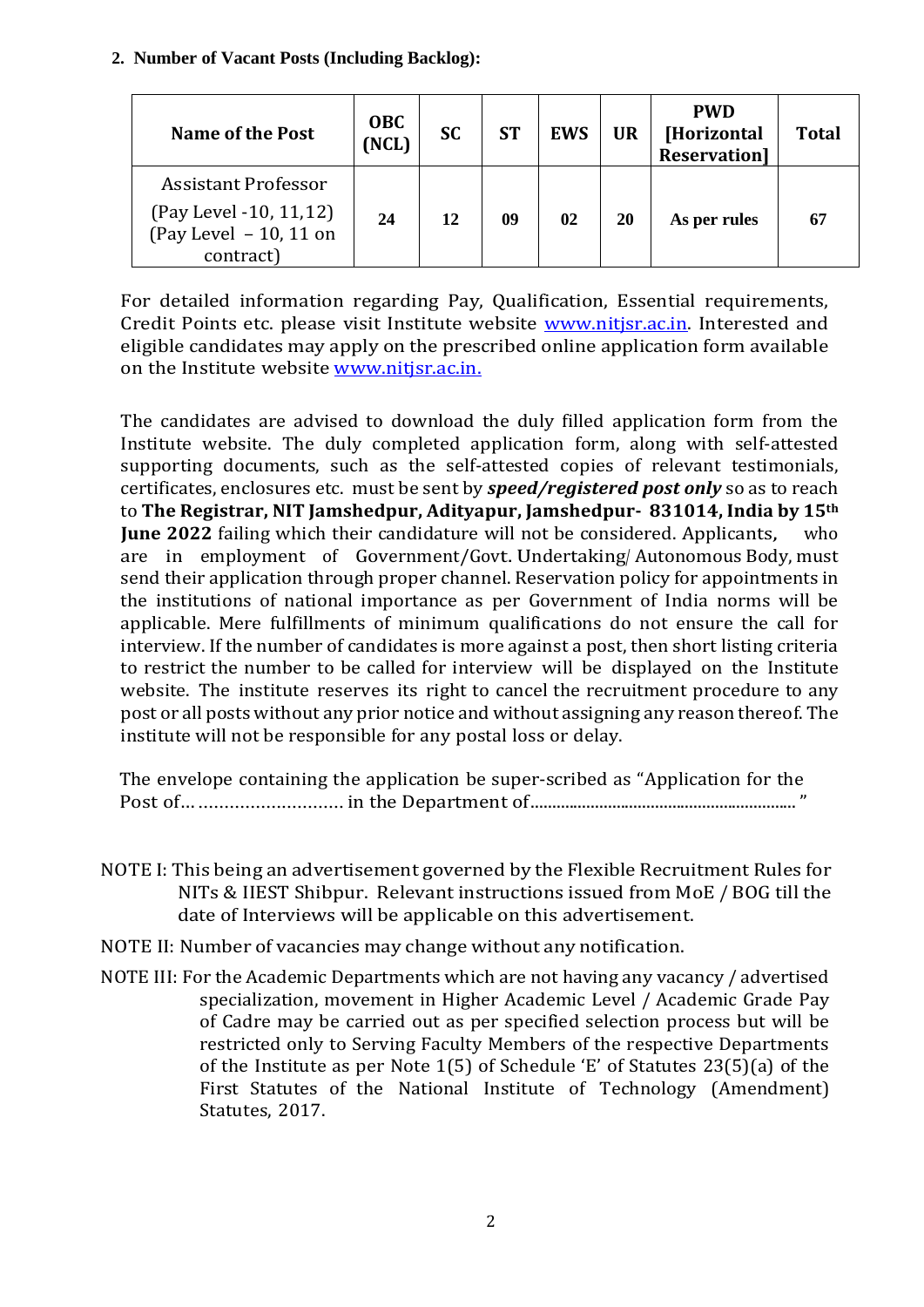# **3. Area of Specialization in the following Departments:**

| <b>Name of the Department</b>                      | <b>Desirable Specializations</b>                                                                                                                                                                                                                                                                                                                                                                                                                                                                                 |  |
|----------------------------------------------------|------------------------------------------------------------------------------------------------------------------------------------------------------------------------------------------------------------------------------------------------------------------------------------------------------------------------------------------------------------------------------------------------------------------------------------------------------------------------------------------------------------------|--|
| Civil Engineering                                  | <b>Water Resources Engineering</b><br><b>Transportation Engineering</b><br>$\bullet$<br>Environmental Engineering<br>$\bullet$<br>GIS and Remote Sensing<br>$\bullet$<br><b>Geotechnical Engineering</b><br>$\bullet$<br><b>Structural Engineering</b><br>$\bullet$                                                                                                                                                                                                                                              |  |
| Computer Science & Engineering                     | Software Engineering<br>$\bullet$<br>Information Systems Security Engineering<br>$\bullet$<br>Database Management<br><b>Computer Graphics</b><br>$\bullet$<br><b>Computer Algorithms and Data Structures</b><br>$\bullet$<br>Theory of Computations<br>Computer Architecture<br><b>Operating Systems</b><br><b>Compiler Design and Program Analysis</b><br>Artificial<br>Intelligence<br>Machine<br>and<br>Learning<br>Digital Image Processing,<br>High-Performance Computing<br><b>Internet of Things</b><br>٠ |  |
| <b>Electrical Engineering</b>                      | Power System Engineering<br>$\bullet$<br><b>Power Electronics</b><br>$\bullet$<br><b>Control System Engineering</b><br>$\bullet$<br><b>Instrumentation Engineering</b><br>$\bullet$<br><b>Electrical Machines</b><br>Power Engineering Economics<br>$\bullet$                                                                                                                                                                                                                                                    |  |
| Electronics<br>and<br>Communication<br>Engineering | <b>Communication Systems</b><br>$\bullet$<br><b>VLSI</b><br>Microprocessor and Embedded Systems<br>Design<br>MEMS / NEMS<br>$\bullet$<br>Microwave Engineering<br><b>Signal Processing</b>                                                                                                                                                                                                                                                                                                                       |  |
| Mathematics                                        | <b>Fluid Dynamics</b><br>$\bullet$<br>Optimization<br>$\bullet$<br>Analysis (Wavelet<br>Analysis,<br>Functional<br>Analysis, Topology)<br><b>Mathematical Ecology</b><br>Algebra & Number Theory<br>$\bullet$<br>Special Function & Fractional Calculus                                                                                                                                                                                                                                                          |  |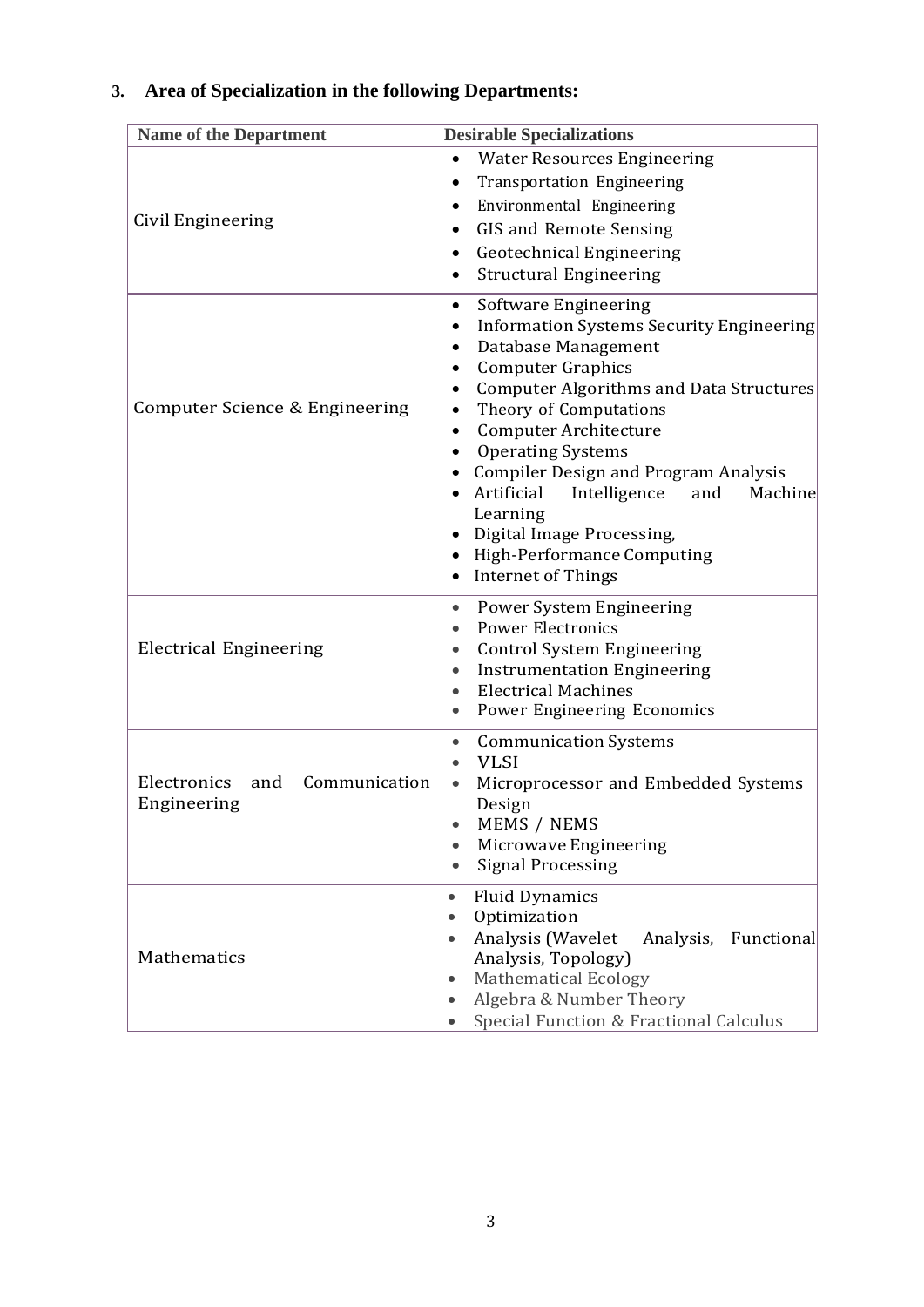| <b>Mechanical Engineering</b>                    | Design Engineering<br>$\bullet$<br><b>Energy Systems Engineering</b><br>$\bullet$<br>Thermal and Fluids Engineering<br>$\bullet$                                                                                                      |
|--------------------------------------------------|---------------------------------------------------------------------------------------------------------------------------------------------------------------------------------------------------------------------------------------|
| Metallurgical<br>Materials<br>and<br>Engineering | <b>Physical Metallurgy</b><br>$\bullet$<br><b>Process Metallurgy</b><br>$\bullet$<br><b>Foundry Technology</b><br>$\bullet$<br>Material Science and Technology<br>$\bullet$<br><b>Computer Application in Metallurgy</b><br>$\bullet$ |
| Physics                                          | <b>Theoretical Physics</b><br>٠<br><b>Experimental Physics</b><br>$\bullet$<br><b>Computational Physics</b><br>$\bullet$<br><b>Condensed matter Physics</b><br>$\bullet$<br>Astrophysics<br>$\bullet$                                 |
| Production<br>Industrial<br>and<br>Engineering   | Manufacturing technology<br>$\bullet$<br>Industrial Engineering<br>$\bullet$<br><b>Automation &amp; Robotics</b><br>$\bullet$                                                                                                         |

## **4. Facilities extended to the faculty members of NIT Jamshedpur**

Facilities are extended to faculty members of NIT Jamshedpur as per NIT Act and Statutes as well as decisions of the **BOG** of the Institute or relevant orders from MoE, New Delhi.

### **5. Prescribed minimum Qualification and Experience:**

Before filling the Application Form, the candidate must ensure his/her eligibility for the post in respect of qualification and other requisitecriteria. The candidate should carefully go through details and instructions available on NIT Jamshedpur website: [https://nitjsr.ac.in.](https://nitjsr.ac.in/) (Link for Online Application: [http://online.nitjsr.ac.in/faculty\)](http://online.nitjsr.ac.in/faculty). Apart from Schedule available in this Advertisement, candidates are also advised to go throughthe following important Rules/Orders:

| SI.<br>no.     | Document/order/guidelines                                           | with this<br><b>Uploaded</b><br>Advt. as |  |
|----------------|---------------------------------------------------------------------|------------------------------------------|--|
| 1              | NITSER Act, 2007                                                    | Annexure I                               |  |
| $\overline{2}$ | <b>First Statutes of NIT</b>                                        | Annexure II                              |  |
| 3              | MoE F.No.33-9/2011/TS.III dated 16th April 2019                     | Annexure III                             |  |
| $\overline{4}$ | MoE F.No. 33-9/2011-TS.III dated 30 <sup>th</sup> November<br>2017, | Annexure IV                              |  |
| 5              | MoE F.No. 33-9/2011-TS.III dated 20 <sup>th</sup> April 2018        | Annexure V                               |  |
| 6              | MoE F.No. 33-9/2011-TS.III dated 13 <sup>th</sup> September<br>2017 | Annexure VI                              |  |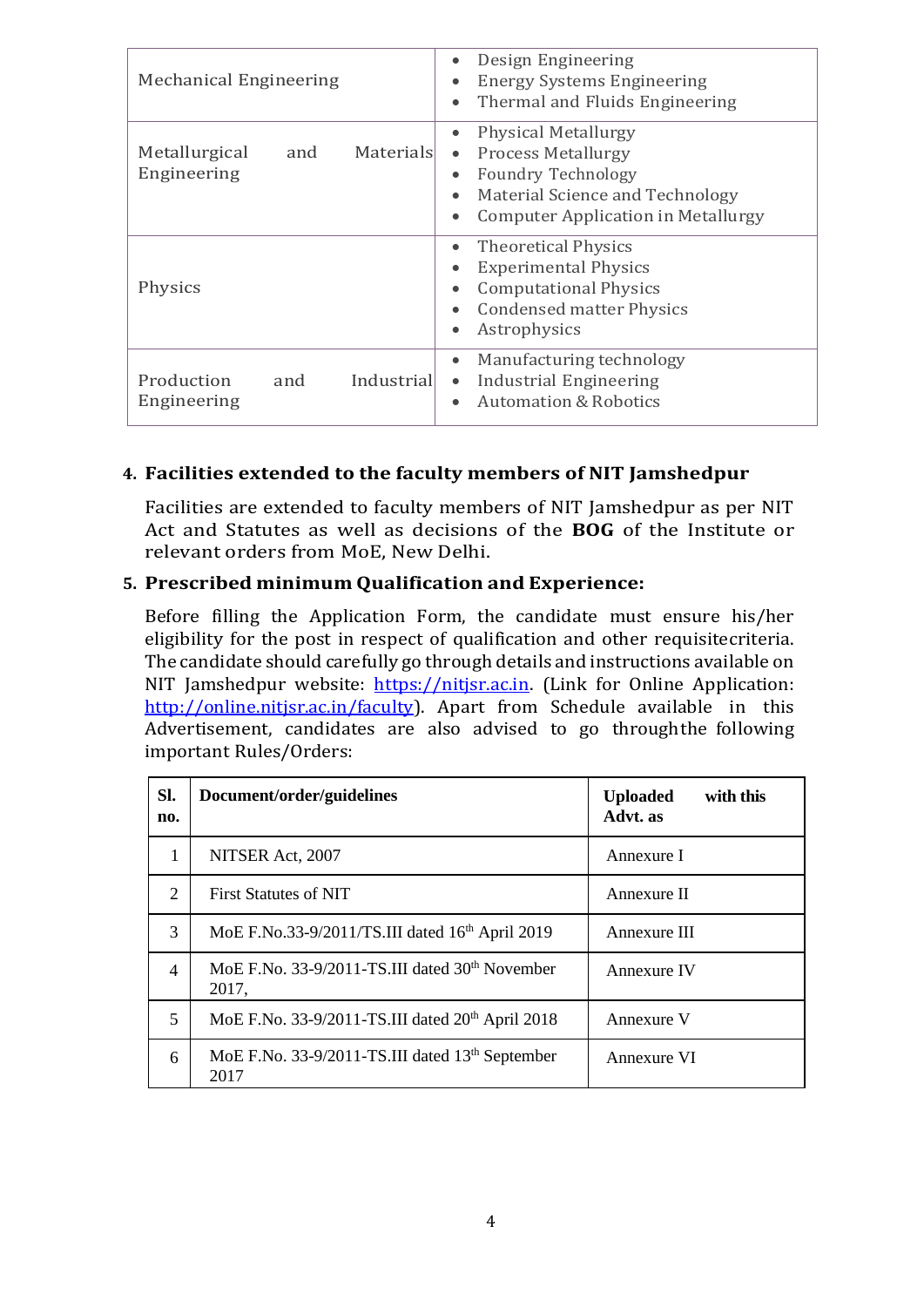| 7 Gazette Notification dated 07 <sup>th</sup> March 2019 of CEI |
|-----------------------------------------------------------------|
| (Reservation in Teachers' Cadre) Ordinance, 2019                |

As per Schedule "E" of the Statutes of NIT vide Gazette of India No.651 dated July 24, 2017, previous experience must be from the Institute of repute as per oversight committee resolution (MoE vide F.No.33-9/2011/TS.III dated 16th April 2019- Annexure III with this advt.). The above definition of Institute of repute shall only be considered to determine eligibility and calculation of credit points. However, the above criterion does not apply for serving faculty members. For the serving faculty members, previous experience irrespective of above conditions will be considered

## **6. Age Limit**

Fresh appointment beyond the age of 60 years is discouraged except the case of faculty with an exceptionally brilliant research career and with on-going or approved externally funded research project.

**7. Period of Probation:** One year for Assistant Professor Level-12 in AGP 8000/- (extendable as per extant provisions).

## **8. Policy on avoiding in-breeding**

To avoid in-breeding following policies will be followed:

- I. Candidates who have obtained their most recent degree (Ph.D.) form NIT Jamshedpur will normally be not considered for recruitment, except where there is a 3-years gap between leaving the Institute and the last date as on the closing date i.e., online submission of forms under this advertisement.
- II. This condition is not applicable to existing serving faculty members of the Institute, already working at AGP 6000/7000 or equivalent pay level in 7th CPC.

## **9. Application Fee:**

Non-Refundable application fee of Rs. 1500/- (Rupees One Thousand Five Hundred) only for UR/OBC/EWS applicants (Male only). The application fee should be remitted through SBI Collect only. No other mode of fee payment will be accepted.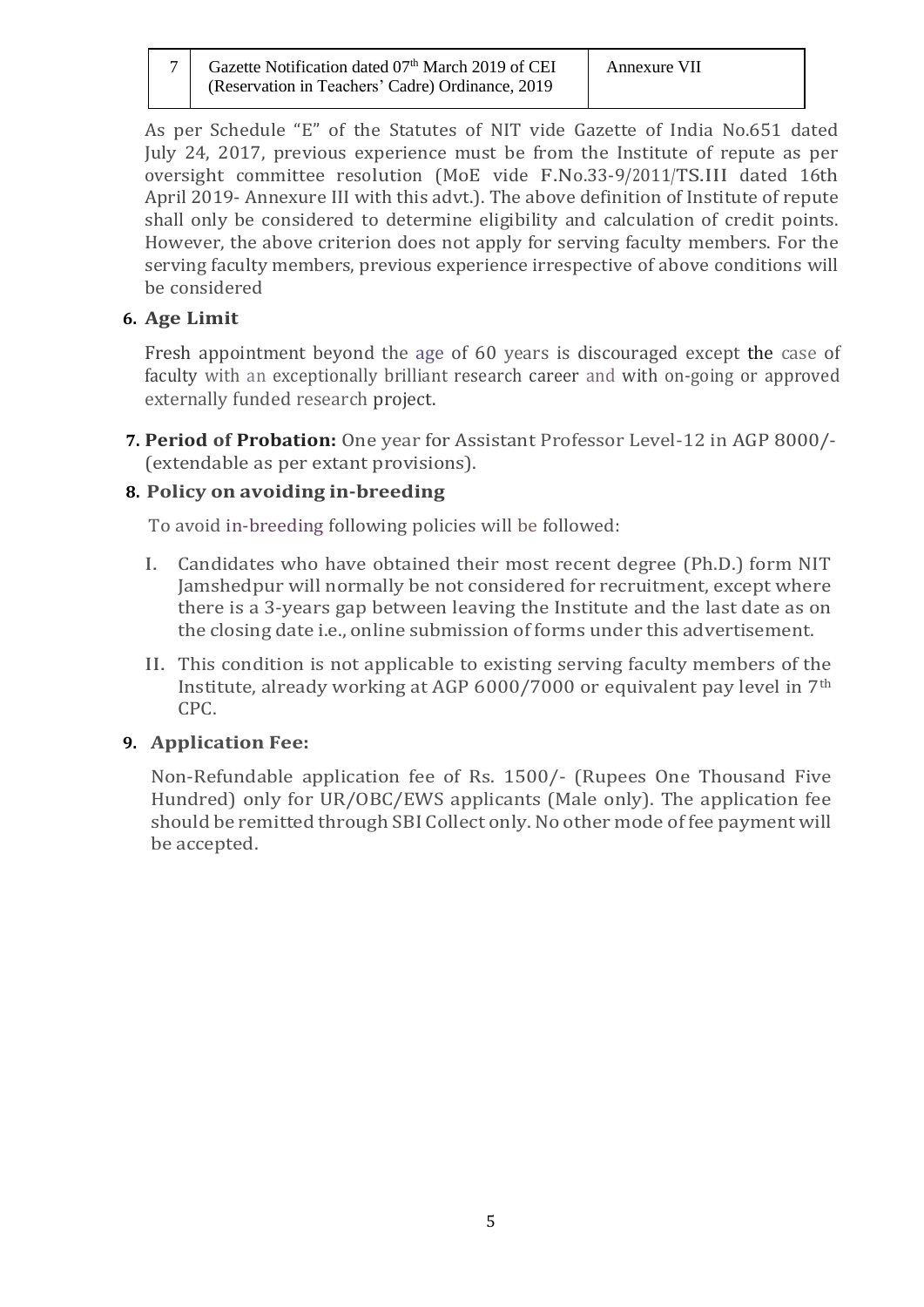### **GENERAL INSTRUCTIONS AND INFORMATION**

- 1. The candidates are advised to fill online application form on Institute website (www.nitjsr.ac.in). The candidates are advised to download the same from Institute website and keep a hard copy of the duly filled application. The duly completed application form, along with duly self-attested supporting documents, such as the self- attested copies of relevant testimonials, certificates, enclosures etc. must be sent by speed/registered post only so as to reach to **"The Registrar, NIT Jamshedpur, Adityapur, Jamshedpur-831014, India"** by 15.06.2022 failing which their candidature will not be considered. The envelope containing the application be super-scribed as "Application for the Post of ………………in the Department of …………………
- 2. Last date of submission of online application is  $10^{th}$  June 2022 by 17:30Hrs.
- 3. Last date of receipt of hard copy of duly filled application form, along with all supporting documents, duly self-attested is 15th June 2022 by 17:30Hrs.
- 4. The Institute will not be responsible under any circumstances for any sort of postal lost/delay.
- 5. The Institute shall retain the applicant data for non-shortlisted candidates only for three months after the completion of recruitment process.
- 6. Candidates who wish to apply for more than one post should apply separately for each post in the prescribed manner and separate online application form.
- 7. Application form without relevant supporting enclosures shall be summarily rejected. No correspondence shall be entertained in this regard.
- 8. Candidates shall indicate two references of eminent persons in the field/profession, with full postal address, email, and telephone number, who may be contacted by the Institute for their recommendations.
- 9. The Institute has the right to set higher norms than minimum and areas of specialization while short-listing. Norms may not be uniform across the departments/ posts of the Institute and shall be binding on all the applicants. The decision of the Institute related to all matters pertaining to the recruitment shall be final and binding on the applicants.
- 10. The date for determining eligibility of candidates in every respect, i.e., qualifications, experience and age limit etc. shall be considered ason the closing date, i.e., the last date of the submission of online application form.
- 11. The requisite experience will be considered as per the extant Statutes.
- 12. The eligible candidates may be required to appear for test/presentation/seminar, in addition to facing the Selection Committee. No TA/DA will be paid for attending test/Interview.
- 13. Persons serving in Govt./ Semi Govt./PSUs/Universities/ Educational Institutions should send their applications either THROUGH PROPER CHANNEL or should furnish a NO OBJECTION CERTIFICATE from the competent Authority of the organization serving, at the time of interview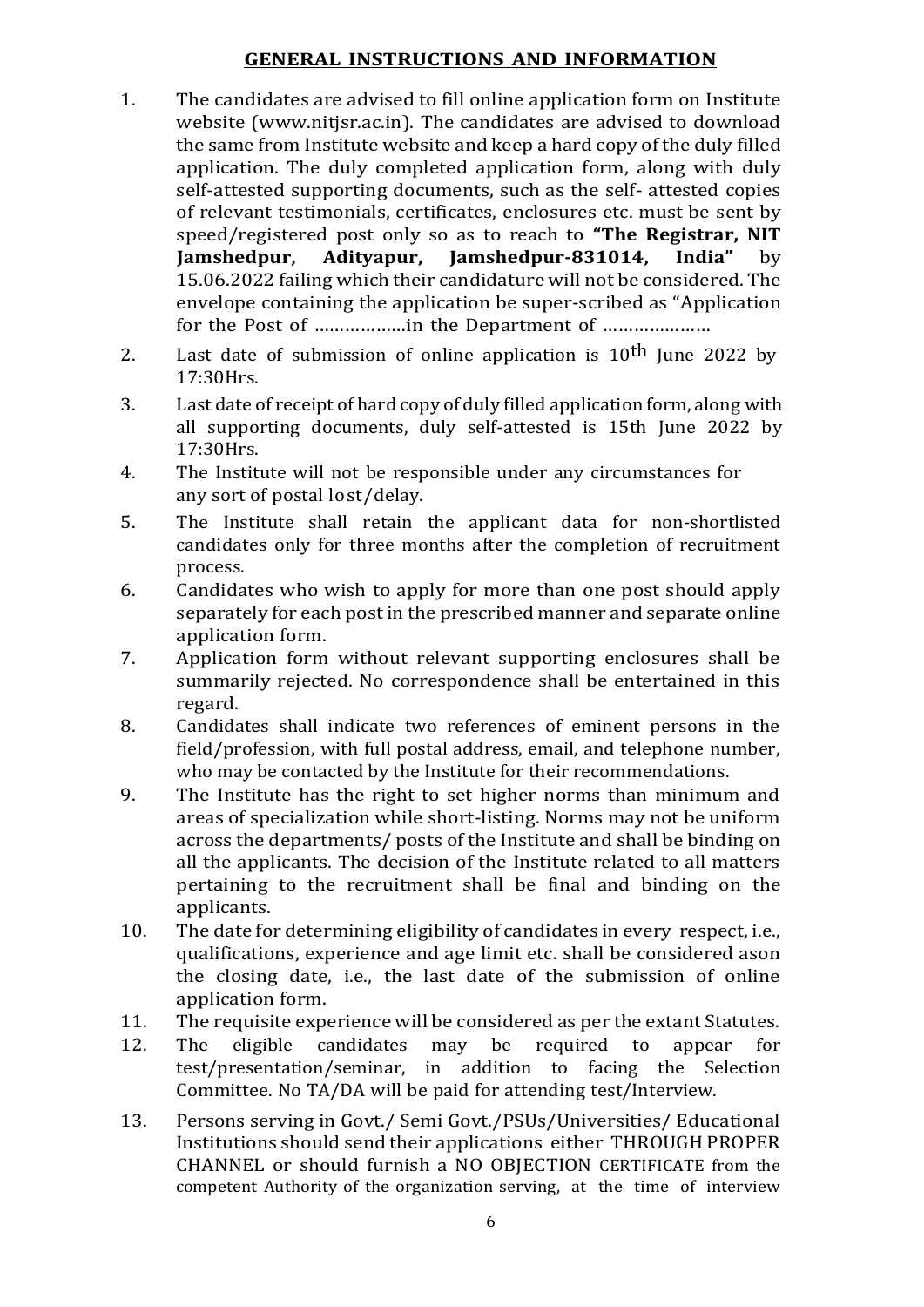otherwise they may not be allowedfor interview. However, they can submit the advance copy of the application form.

- 14. Relevant Caste/Category certificates in prescribed format (as per attached Annexures) are required to be submitted at the time of written test / presentation / Interview, if shortlisted. No other certificate will be accepted as a sufficient proof.
- 15. The differently abled persons (PWD) shall be required to submit the Disability/Medical Certificate in the prescribed form (as per attached Annexures) issued by the competent medical authorities for the purpose of employment as per Government of India norms at the time of presentation/interview. Persons suffering from 40% of the disability or more shall only be eligible for the benefit of reservation under this category.
- 16. Original documents along with one set of self-attested copies will have to be produced at the time of interview for verification.
- 17. The applicants are advised/required to visit the Institute website [www.nitjsr.ac.in](http://www.nitp.ac.in/) regularly. The list of candidates short listed for further participation in the selection process such as written test/presentation/interview will be displayed on the Institute website. The Institute in this regard shall make no separate communication/intimation.
- 18. Legal disputes, if any, with NIT Jamshedpur will be restricted within the jurisdiction of Jamshedpur only.
- 19. Three years cooling off period is required for the Candidate obtained their last degree from NIT Jamshedpur.
- 20. Candidate having degree in inter disciplinary branches/areas and eligible for teaching the interdisciplinary subject may also apply.
- 21. This being an advertisement governed by the Four Tier Flexible Recruitment Rules for NITs & IIEST Shibpur, relevant instructions issued from MoE / BOG till the date of Interviews will be applicable on this advertisement.
- 22. Self-attested copies of the following Documents/certificates are required to be attached with printout of the Online Application Form, failing which the application would be summarily rejected.
	- i. A valid photo ID
	- ii. Proof of date of birth
	- iii. Category certificate for SC/ST or Category certificate for OBC (Non-Creamy Layer) obtained on or after 01/04/2022
	- iv. Category certificate for PWD (if applicable)
	- v. Academic records (Marks/Grade Cards and Certificates from SSLC/Matriculation onwards up to Ph.D.)
	- vi. Experience certificates
	- vii. Salary certificate/Pay Slip of current employment
	- viii. Publications (copy of first page of publications), patents and copyrights details
		- ix. Details of Workshops/Conferences/Short Term Programs organized